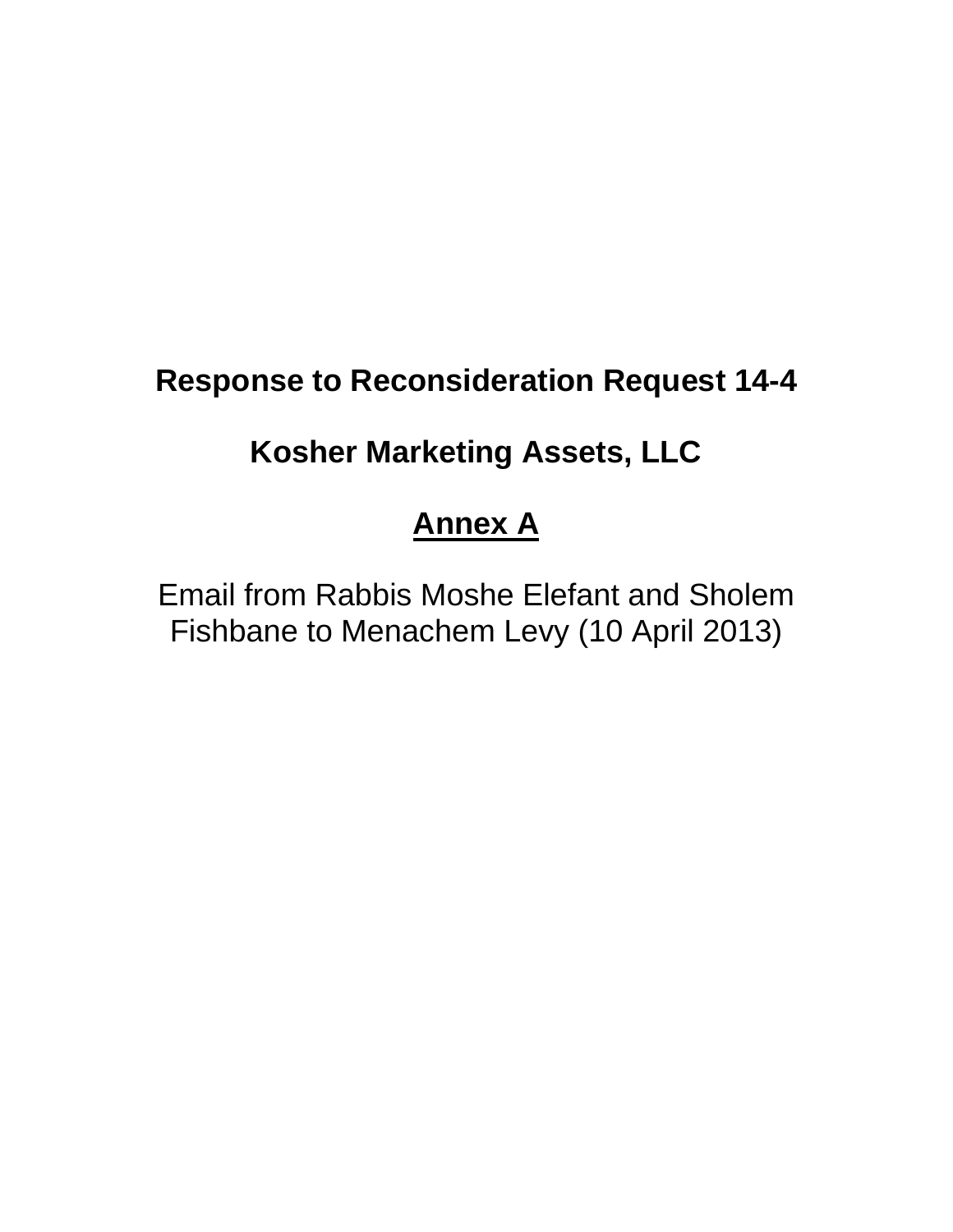### **Menachem Levy**

|          | <b>Contact Information Redacted</b> |
|----------|-------------------------------------|
| From:    | <b>Sholem Fishbane</b>              |
| Sent:    | Wednesday, April 10, 2013 9:27 PM   |
| To:      | Menachem Levy                       |
| $Cc$ :   | Rabbi Moshe Elefant                 |
| Subject: | .kosher gTLD                        |

Dear Menachem:

On behalf of the group, we have been directed to communicate with you, that in response to our recent discussions and emails regarding our objections to the .kosher gTLD, we would like to reiterate our position that we are ideologically opposed to .kosher existing as a gTLD and certainly to its being owned by a single or small group of kosher agencies. Our interest is that there should not be a .kosher gTLD at all.

We appreciate however, that you have invested significant resources in putting forth your application, so we did try to explore some creative solutions with you. Unfortunately, it is evident that a solution is simply not feasible.

Because of our strong belief that the .kosher gTLD should not be owned by any entity, we have decided that we will await a decision on the objection from the ICC.

Kind regards,

#### **Rabbis Moshe Elefant and Sholem Fishbane**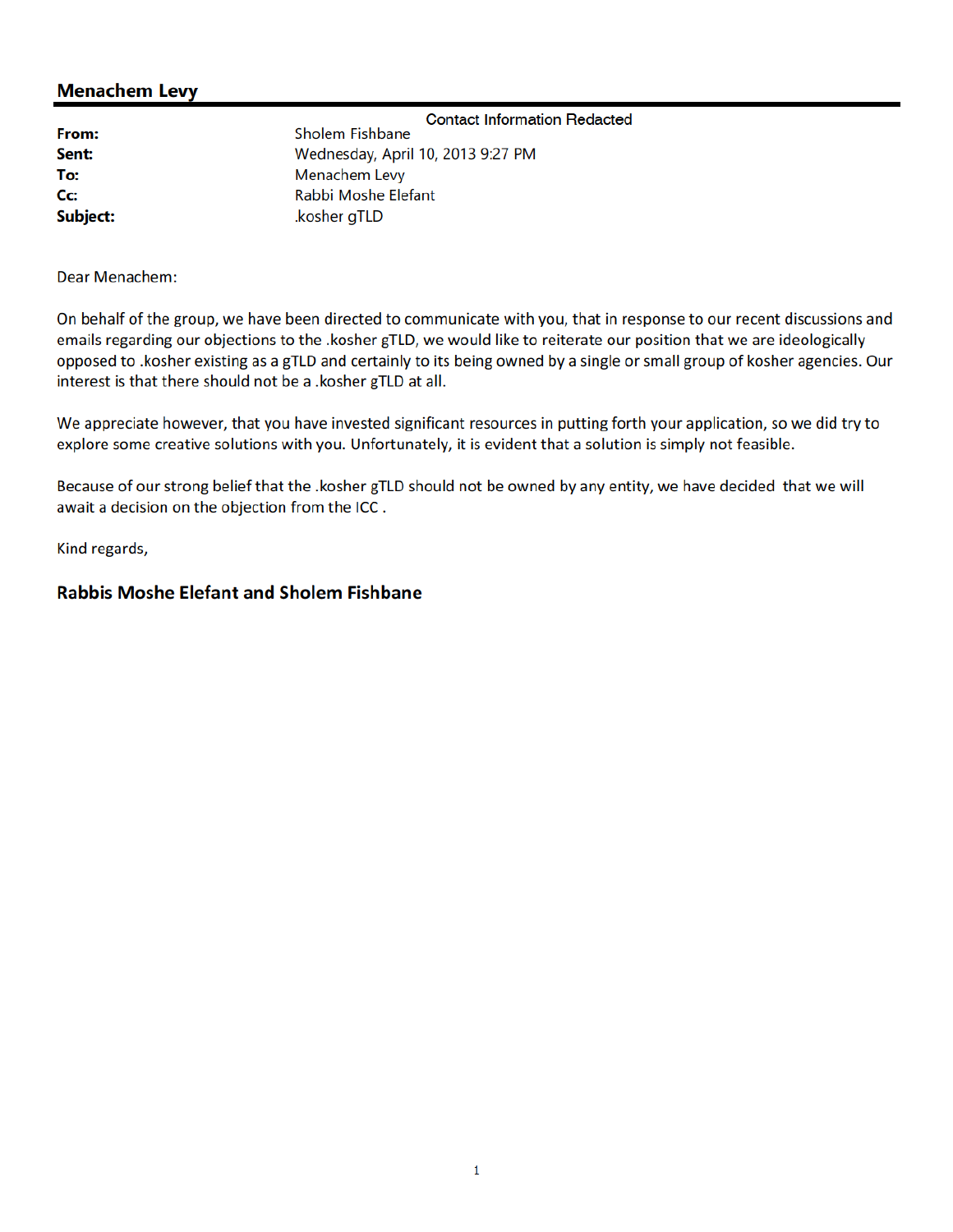## **Response to Reconsideration Request 14-4**

### **Kosher Marketing Assets, LLC**

### **Annex B**

Letter from Rabbi Moshe Elefant et al., Solicitation To Join the OU's Objection (undated)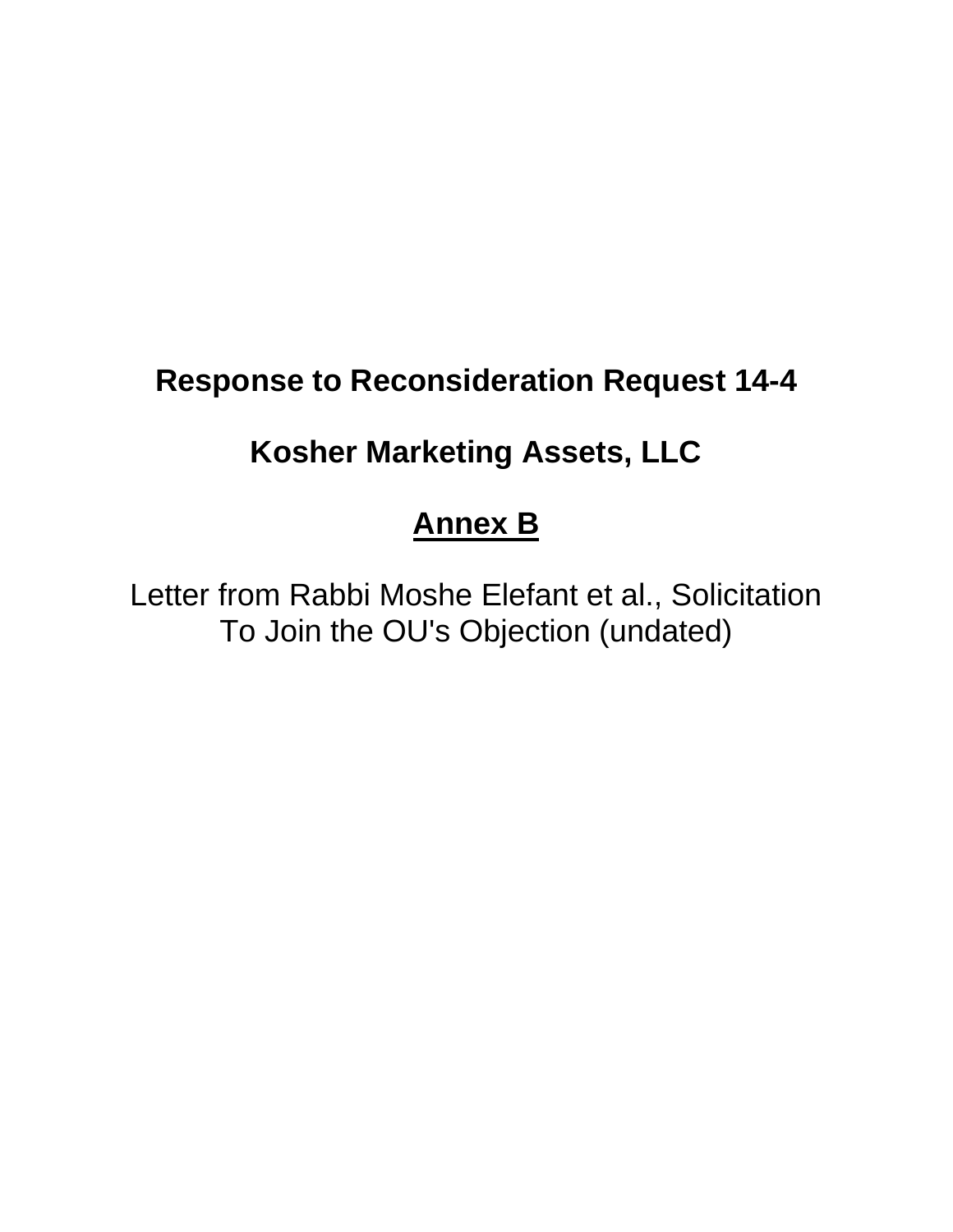#### **OK Labs .kosher gTLD Application**

Unbeknownst to the other Kosher agencies OK Kosher Labs under the name Kosher Marketing Assets submitted an application for a new Generic Top Level Domain called kosher which will allow them to control the ability to register web domains under the kosher domain. For more information on this process see http://newgtlds.icann.org/en/

In the application, available online at http://gtldresult.icann.org/applicationresult/applicationstatus/applicationdetails/1592 it reads among other things as follows;

- 1. .KOSHER TLD aspires to become the premiere reliable source of information on the Internet about everything to do with Kosher certification.
- 2. The mission and purpose of this TLD is to enhance and complement existing brand strategies of Kosher Marketing Assets and present the organization in a consistent manner. **As such, Kosher Marketing Assets intends to limit registration of domains either for its exclusive use or for use by closely affiliated organizations in a manner that contributes to the purpose of this TLD.** Kosher Marketing Assets also intends to govern the domain names registered to limit confusion and enhance user experience. To accomplish these objectives, Kosher Marketing Assets may be the sole registrant of domains in the TLD. However, due consideration has been made to all aspects of registry operations including the functions and policies defined below.

#### **Objections**

In a meeting which took place Monday, February 11, 2013 at OK Kosher Labs, the undersigned met with Rabbi Don Yoel Levy and the relevant OK staff , as a courtesy to describe our objection and discomfort with idea that one agency would control the .kosher gTLD. We also emphasized that we were disturbed by the language in the application which seemed to present an approach by the OK to use the kosher gTLD to market and promote OK exclusively which would not be in the interests of the Kosher community at-large. On the advice of our attorney, a recognized leader in this field, we advised them that we would object to the application and that we were confident that we would succeed in this objection. To learn more about this process see here:

http://newgtlds.icann.org/en/program-status/objection-dispute-resolution . The application process for applicants (i.e. OK) costs at least \$200,000 and we felt that if the OK would be amenable to amending their application in a way that could represent the kosher community of kosher consumers we would be agreeable. We discussed the possibility of a settlement with the OK but it became apparent that they were not amenable to an agreement that would satisfy our ideological objections to this application.

#### **Joining the Objection Process**

As the OK has not withdrawn their application or has not to this point, agreed to an amenable settlement that would properly and equally represent the Kosher community, we are seeking to include as many prominent agencies as possible in this objection. We would like you to sign on to our objection petition to ICANN with the following main points;

- We don't believe that any one Kashrus agency should control the kosher gTLD. By its very nature kosher should ideally not exist, but if it must, it should be controlled by an impartial group that can consider the needs of the entire Kosher community.
- We believe that if an individual agency would own the kosher gTLD this would open the possibility of enabling them to employ practices that would exclude many kosher companies from registering a kosher domain --this is fundamentally objectionable and clearly not in compliance with the ICANN gTLD application guidelines.

#### **Our Goals**

1. To ensure that the OK .kosher gTLD application as is, is not approved